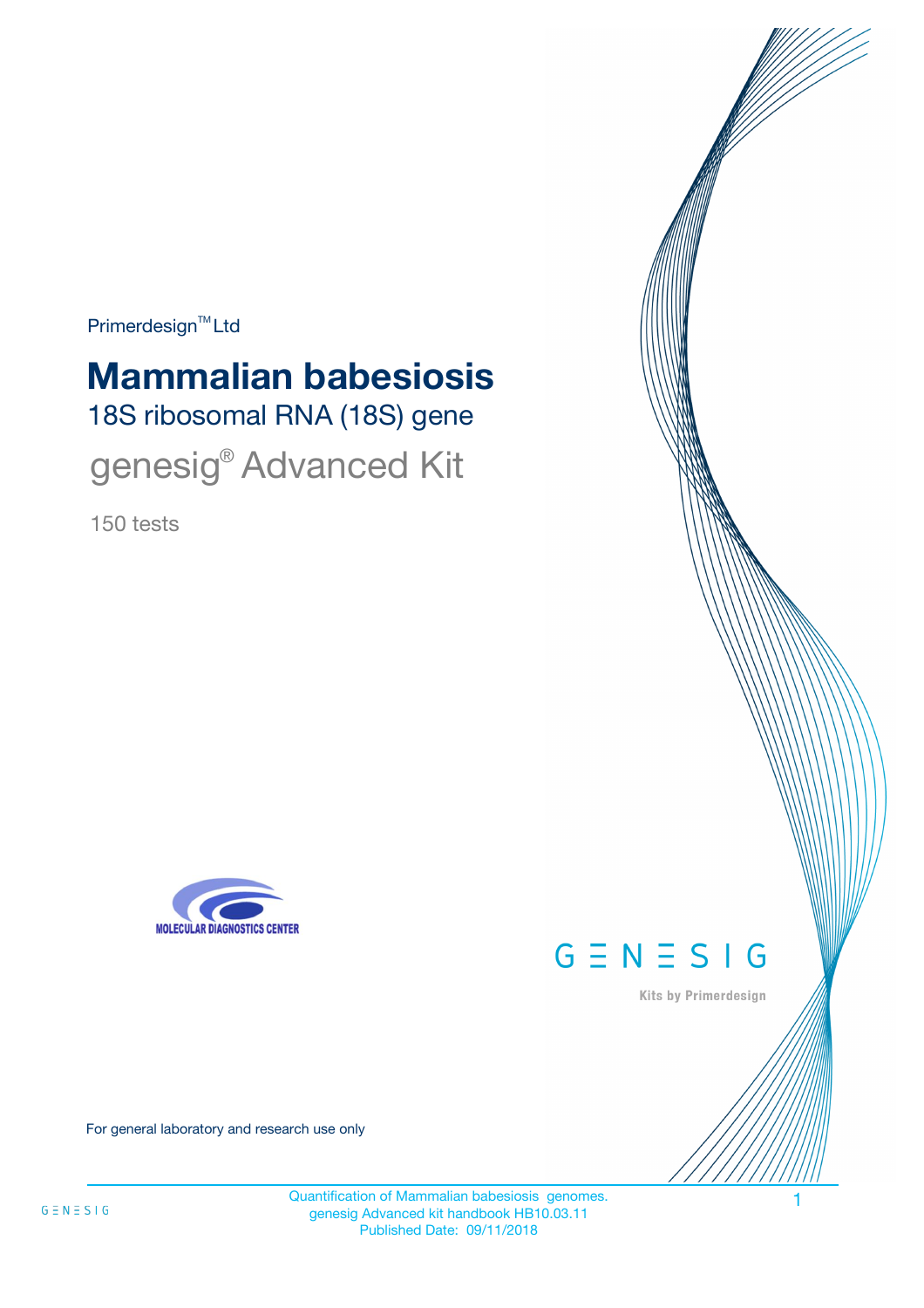## Introduction to Mammalian babesiosis

Babesia species are parasitic protozoans of the Apicomplexa phylum that infect organisms causing a haemolytic anaemia known as babesiosis.

These protozoa use ticks of the Ixodidae family as a vector. During tick feeding on an invertebrate host, the trophozoite form is injected into the host blood system resulting in invasion of the erythrocytes by apicoplast action. This group of organelles secretes enzymes which erode the cellular membrane of the red blood cells facilitating entry. Once within the cells, binary fission takes place resulting in the rupture of the cells allowing protozoan spread through the blood stream and causing anaemia. The merozoite form is subsequently ingested by the tick vector in a blood meal where it locates to the midgut and multiplies. Migration to the salivary glands facilitates passing of the parasite to a new host.

Infection with a Babesia species results in Babesiosis, a disease which presents with different symptoms depending on the causative agent. Infection with Babesia can result in increased body temperature, loss of appetite, malaise, anaemia, severe weight loss and enlargement of the spleen and liver. If the central nervous system is affected, respiratory or circulatory failure may occur causing seizures and ataxia.

Oral atovaquone with oral azithromycin is the most commonly used treatment for infection with B. divergens and B. microti. However, supportive therapy using intravenous fluid replacement is also important and severe anaemia can be treated with whole blood transfusions. In severe cases, blood transfusions have been performed just to lower the parasitic load in the individual.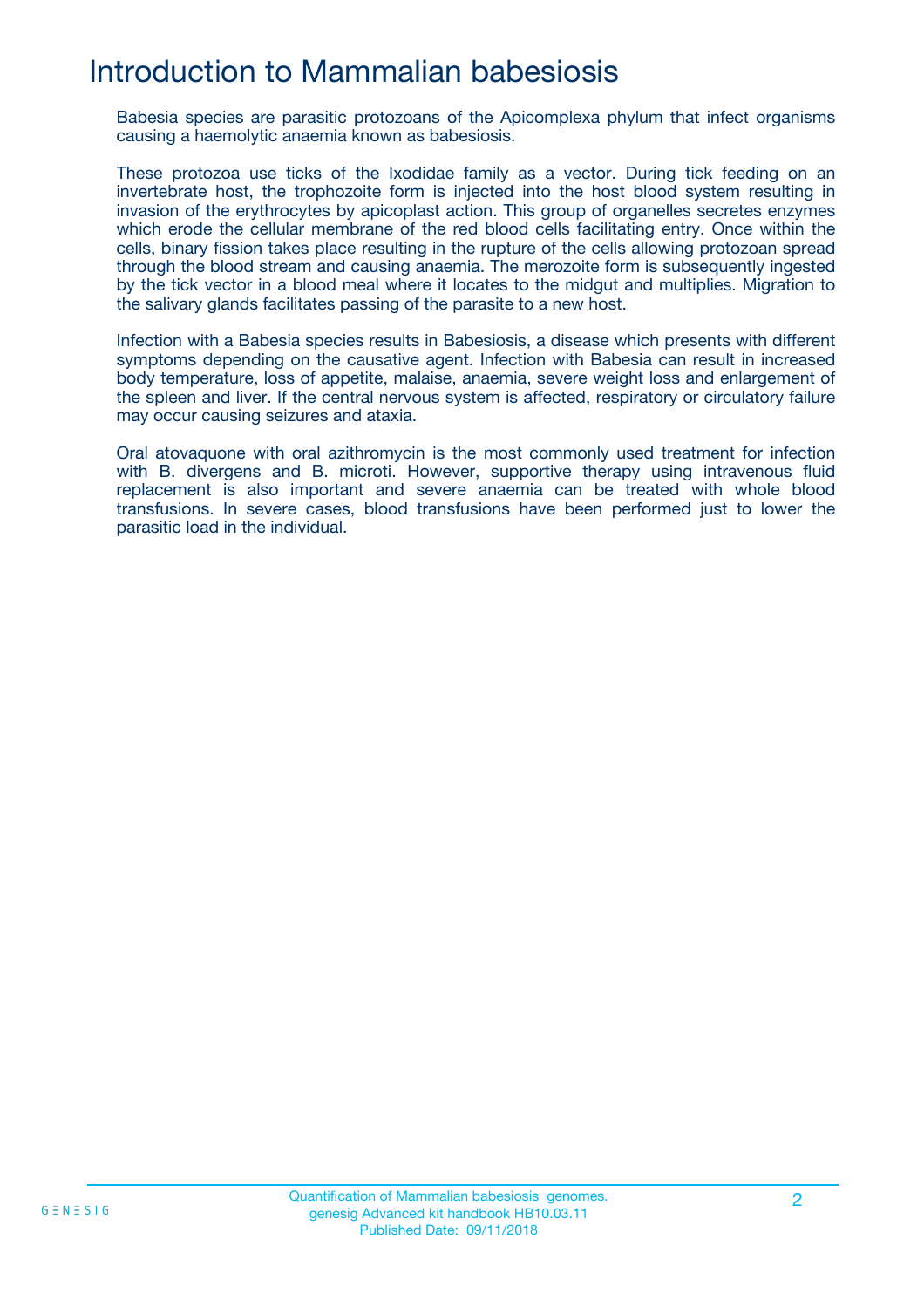## **Specificity**

The Primerdesign genesig Kit for Mammalian babesiosis (M.babesiosis) genomes is designed for the in vitro quantification of M.babesiosis genomes. The kit is designed to have a broad detection profile. Specifically, the primers represent 100% homology with over 95% of the NCBI database reference sequences available at the time of design.

The dynamics of genetic variation means that new sequence information may become available after the initial design. Primerdesign periodically reviews the detection profiles of our kits and when required releases new versions.

Our kit for Babesia species genomes has been designed for the detection of the Babesia species that cause babesiosis in mammalian species. The 18S ribosomal gene, is the ideal target to achieve a broad based detection profile within this genus. The primers and probe sequences in this kit have 100% homology with over 95% of reference sequences contained in the NCBI database.

This kit will detect B.gibsoni, B.canis canis, B.canis vogeli, B.canis rossi, B.crassa, B.major, B.hongkongnensis, B.caballia, B.ovata, B.occultans, B.microti, B. divergens, B. capreoli, B. odocoilei, and B.bigemina.

If you require further information, or have a specific question about the detection profile of this kit then please send an e.mail to enquiry@primerdesign.co.uk and our bioinformatics team will answer your question.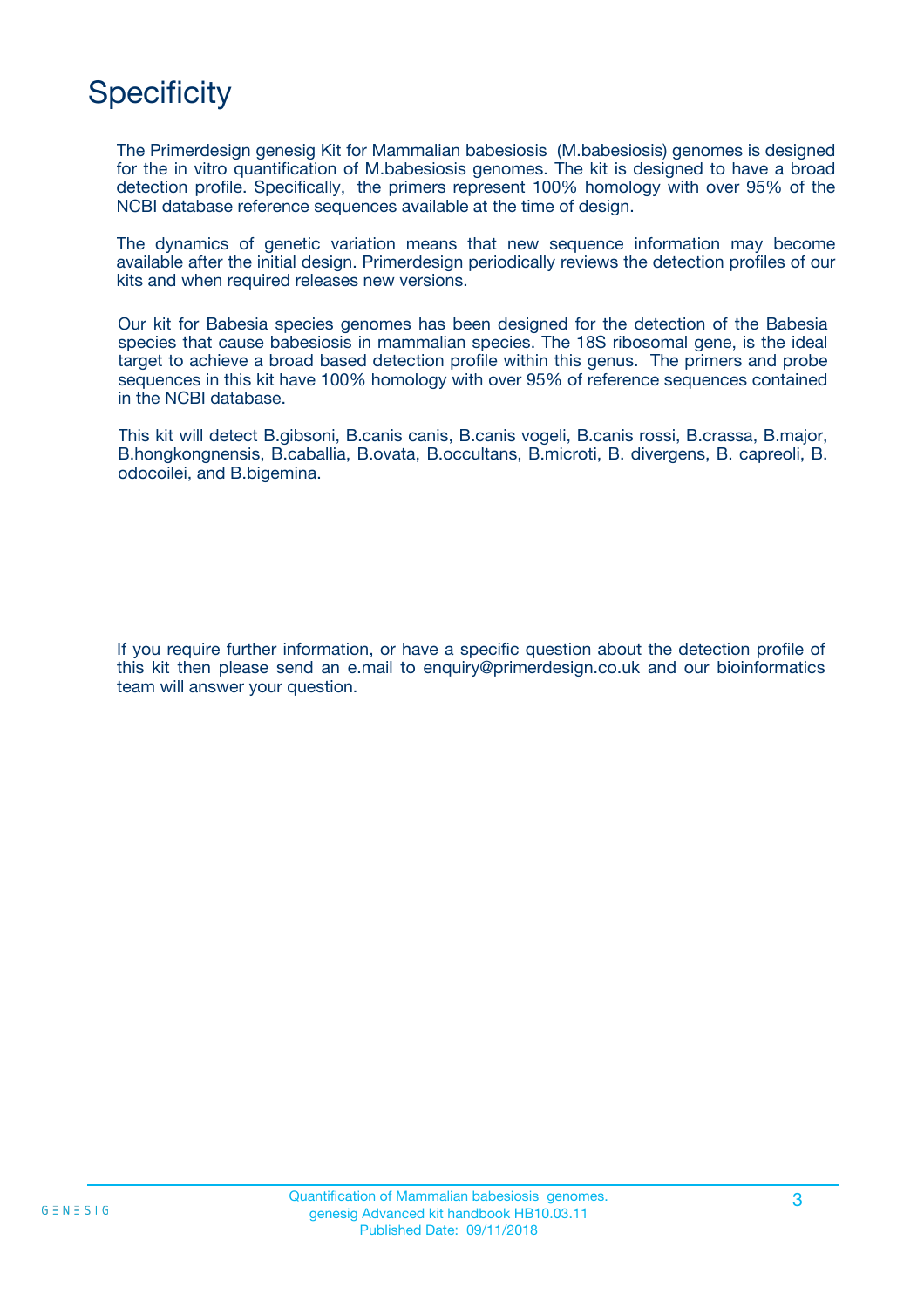## Kit contents

- **M.babesiosis specific primer/probe mix (150 reactions BROWN)** FAM labelled
- **M.babesiosis positive control template (for Standard curve RED)**
- **Internal extraction control primer/probe mix (150 reactions BROWN)** VIC labelled as standard
- **Internal extraction control DNA (150 reactions BLUE)**
- **Endogenous control primer/probe mix (150 reactions BROWN)** FAM labelled
- **RNase/DNase free water (WHITE)** for resuspension of primer/probe mixes
- **Template preparation buffer (YELLOW)** for resuspension of internal control template, positive control template and standard curve preparation

## Reagents and equipment to be supplied by the user

#### **Real-time PCR Instrument**

#### **Extraction kit**

This kit is recommended for use with genesig Easy DNA/RNA extraction kit. However, it is designed to work well with all processes that yield high quality RNA and DNA with minimal PCR inhibitors.

#### **oasig**TM **lyophilised or Precision**®**PLUS 2X qPCR Master Mix**

This kit is intended for use with oasig or PrecisionPLUS2X qPCR Master Mix.

**Pipettors and Tips**

**Vortex and centrifuge**

#### **Thin walled 1.5 ml PCR reaction tubes**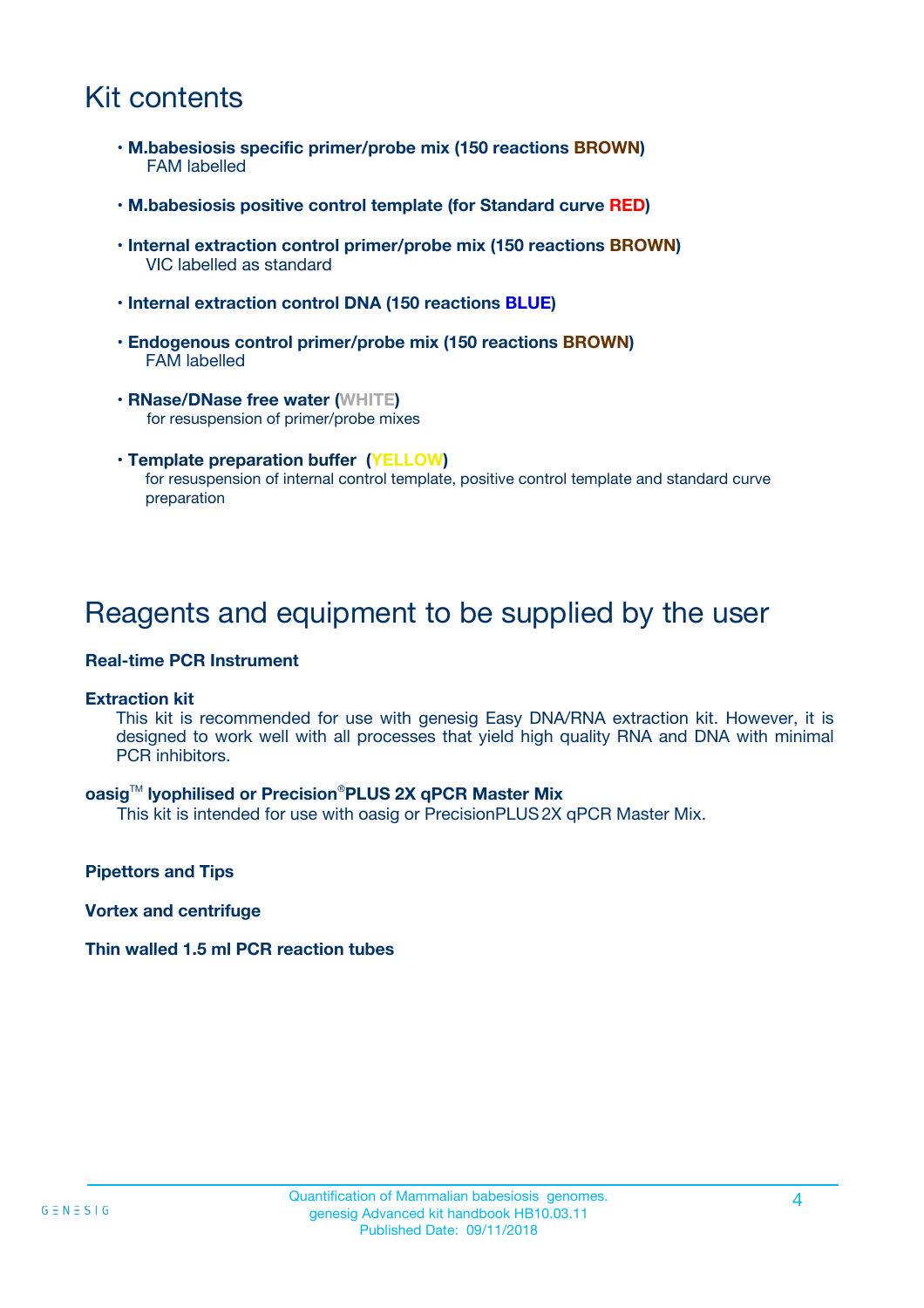### Kit storage and stability

This kit is stable at room temperature but should be stored at -20ºC on arrival. Once the lyophilised components have been resuspended they should not be exposed to temperatures above -20°C for longer than 30 minutes at a time and unnecessary repeated freeze/thawing should be avoided. The kit is stable for six months from the date of resuspension under these circumstances.

If a standard curve dilution series is prepared this can be stored frozen for an extended period. If you see any degradation in this serial dilution a fresh standard curve can be prepared from the positive control.

Primerdesign does not recommend using the kit after the expiry date stated on the pack.

### Suitable sample material

All kinds of sample material suited for PCR amplification can be used. Please ensure the samples are suitable in terms of purity, concentration, and DNA integrity (An internal PCR control is supplied to test for non specific PCR inhibitors). Always run at least one negative control with the samples. To prepare a negative-control, replace the template DNA sample with RNase/DNase free water.

### Dynamic range of test

Under optimal PCR conditions genesig M.babesiosis detection kits have very high priming efficiencies of >95% and can detect less than 100 copies of target template.

## Notices and disclaimers

This product is developed, designed and sold for research purposes only. It is not intended for human diagnostic or drug purposes or to be administered to humans unless clearly expressed for that purpose by the Food and Drug Administration in the USA or the appropriate regulatory authorities in the country of use. During the warranty period Primerdesign genesig detection kits allow precise and reproducible data recovery combined with excellent sensitivity. For data obtained by violation to the general GLP guidelines and the manufacturer's recommendations the right to claim under guarantee is expired. PCR is a proprietary technology covered by several US and foreign patents. These patents are owned by Roche Molecular Systems Inc. and have been sub-licensed by PE Corporation in certain fields. Depending on your specific application you may need a license from Roche or PE to practice PCR. Additional information on purchasing licenses to practice the PCR process may be obtained by contacting the Director of Licensing at Roche Molecular Systems, 1145 Atlantic Avenue, Alameda, CA 94501 or Applied Biosystems business group of the Applera Corporation, 850 Lincoln Centre Drive, Foster City, CA 94404. In addition, the 5' nuclease assay and other homogeneous amplification methods used in connection with the PCR process may be covered by U.S. Patents 5,210,015 and 5,487,972, owned by Roche Molecular Systems, Inc, and by U.S. Patent 5,538,848, owned by The Perkin-Elmer Corporation.

## Trademarks

Primerdesign™ is a trademark of Primerdesign Ltd.

genesig $^\circledR$  is a registered trademark of Primerdesign Ltd.

The PCR process is covered by US Patents 4,683,195, and 4,683,202 and foreign equivalents owned by Hoffmann-La Roche AG. BI, ABI PRISM® GeneAmp® and MicroAmp® are registered trademarks of the Applera Genomics (Applied Biosystems Corporation). BIOMEK® is a registered trademark of Beckman Instruments, Inc.; iCycler™ is a registered trademark of Bio-Rad Laboratories, Rotor-Gene is a trademark of Corbett Research. LightCycler™ is a registered trademark of the Idaho Technology Inc. GeneAmp®, TaqMan® and AmpliTaqGold® are registered trademarks of Roche Molecular Systems, Inc., The purchase of the Primerdesign™ reagents cannot be construed as an authorization or implicit license to practice PCR under any patents held by Hoffmann-LaRoche Inc.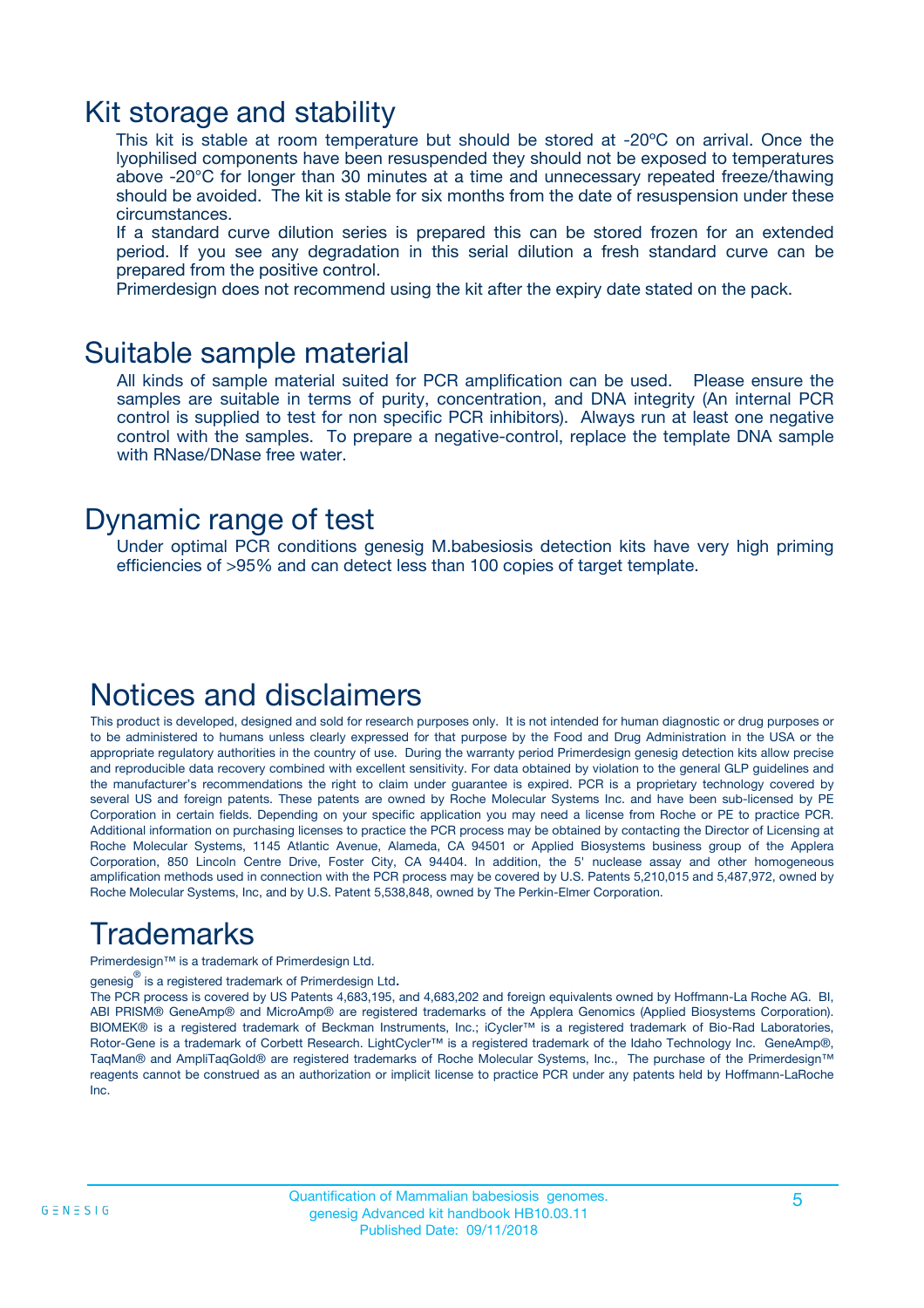## Principles of the test

#### **Real-time PCR**

A M.babesiosis specific primer and probe mix is provided and this can be detected through the FAM channel.

The primer and probe mix provided exploits the so-called TaqMan® principle. During PCR amplification, forward and reverse primers hybridize to the M.babesiosis DNA. A fluorogenic probe is included in the same reaction mixture which consists of a DNA probe labeled with a 5`-dye and a 3`-quencher. During PCR amplification, the probe is cleaved and the reporter dye and quencher are separated. The resulting increase in fluorescence can be detected on a range of qPCR platforms.

#### **Positive control**

For copy number determination and as a positive control for the PCR set up, the kit contains a positive control template. This can be used to generate a standard curve of M.babesiosis copy number / Cq value. Alternatively the positive control can be used at a single dilution where full quantitative analysis of the samples is not required. Each time the kit is used, at least one positive control reaction must be included in the run. A positive result indicates that the primers and probes for detecting the target M.babesiosis gene worked properly in that particular experimental scenario. If a negative result is obtained the test results are invalid and must be repeated. Care should be taken to ensure that the positive control does not contaminate any other kit component which would lead to false-positive results. This can be achieved by handling this component in a Post PCR environment. Care should also be taken to avoid cross-contamination of other samples when adding the positive control to the run. This can be avoided by sealing all other samples and negative controls before pipetting the positive control into the positive control well.

#### **Negative control**

To validate any positive findings a negative control reaction should be included every time the kit is used. For this reaction the RNase/DNase free water should be used instead of template. A negative result indicates that the reagents have not become contaminated while setting up the run.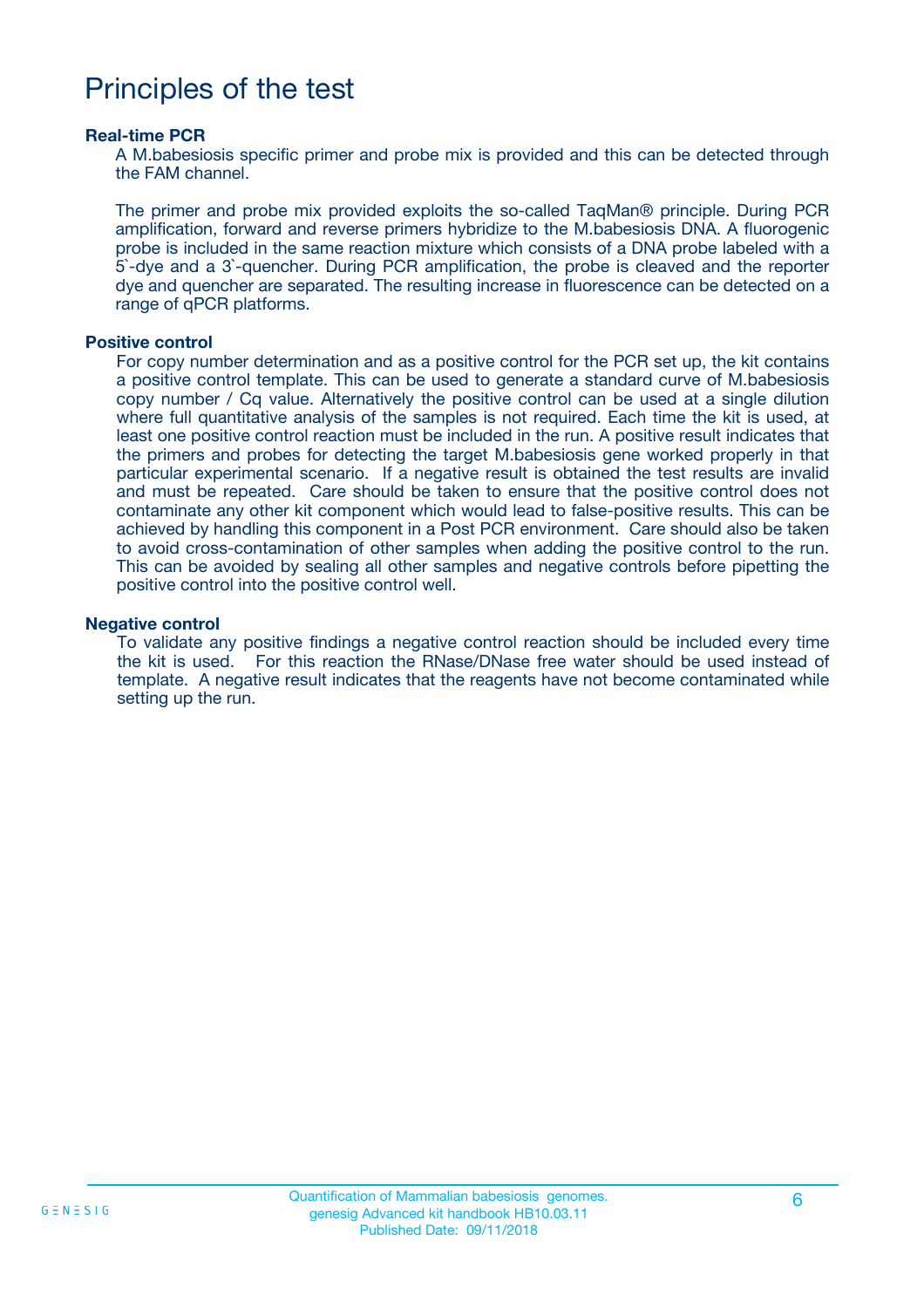#### **Internal DNA extraction control**

When performing DNA extraction, it is often advantageous to have an exogenous source of DNA template that is spiked into the lysis buffer. This control DNA is then co-purified with the sample DNA and can be detected as a positive control for the extraction process. Successful co-purification and qPCR for the control DNA also indicates that PCR inhibitors are not present at a high concentration.

A separate primer and probe mix are supplied with this kit to detect the exogenous DNA using qPCR. The primers are present at PCR limiting concentrations which allows multiplexing with the target sequence primers. Amplification of the control DNA does not interfere with detection of the M.babesiosis target DNA even when present at low copy number. The Internal control is detected through the VIC channel and gives a Cq value of 28+/-3.

#### **Endogenous control**

To confirm extraction of a valid biological template, a primer and probe mix is included to detect an endogenous gene. Detection of the endogenous control is through the FAM channel and it is NOT therefore possible to perform a multiplex with the M.babesiosis primers. A poor endogenous control signal may indicate that the sample did not contain sufficient biological material.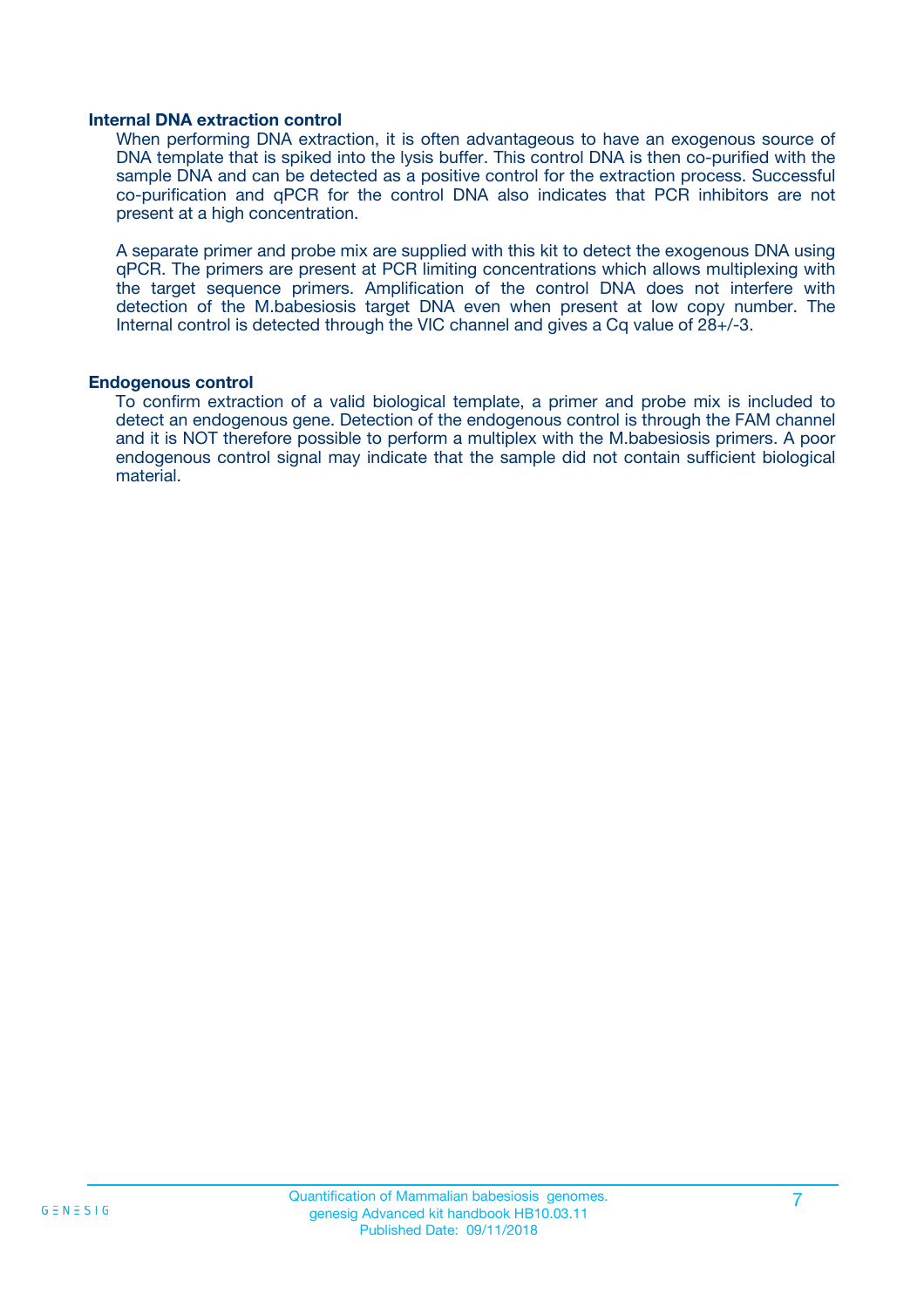### Resuspension protocol

To minimize the risk of contamination with foreign DNA, we recommend that all pipetting be performed in a PCR clean environment. Ideally this would be a designated PCR lab or PCR cabinet. Filter tips are recommended for all pipetting steps.

- **1. Pulse-spin each tube in a centrifuge before opening.** This will ensure lyophilised primer and probe mix is in the base of the tube and is not spilt upon opening the tube.
- **2. Resuspend the primer/probe mixes in the RNase/DNase free water supplied, according to the table below:**

To ensure complete resuspension, vortex each tube thoroughly.

| Component - resuspend in water                       |          |  |
|------------------------------------------------------|----------|--|
| <b>Pre-PCR pack</b>                                  |          |  |
| M.babesiosis primer/probe mix (BROWN)                | $165$ µ  |  |
| Internal extraction control primer/probe mix (BROWN) | $165$ µl |  |
| Endogenous control primer/probe mix (BROWN)          | 165 µl   |  |

**3. Resuspend the internal control template and positive control template in the template preparation buffer supplied, according to the table below:** To ensure complete resuspension, vortex each tube thoroughly.

| Component - resuspend in template preparation buffer |  |  |  |
|------------------------------------------------------|--|--|--|
| <b>Pre-PCR heat-sealed foil</b>                      |  |  |  |
| Internal extraction control DNA (BLUE)               |  |  |  |
| <b>Post-PCR heat-sealed foil</b>                     |  |  |  |
| M.babesiosis Positive Control Template (RED) *       |  |  |  |

\* This component contains high copy number template and is a VERY significant contamination risk. It must be opened and handled in a separate laboratory environment, away from the other components.

### DNA extraction

The internal extraction control DNA can be added either to the DNA lysis/extraction buffer or to the DNA sample once it has been resuspended in lysis buffer.

**DO NOT add the internal extraction control DNA directly to the unprocessed biological sample as this will lead to degradation and a loss in signal.**

- **1. Add 4µl of the Internal extraction control DNA (BLUE) to each sample in DNA lysis/extraction buffer per sample.**
- **2. Complete DNA extraction according to the manufacturers protocols.**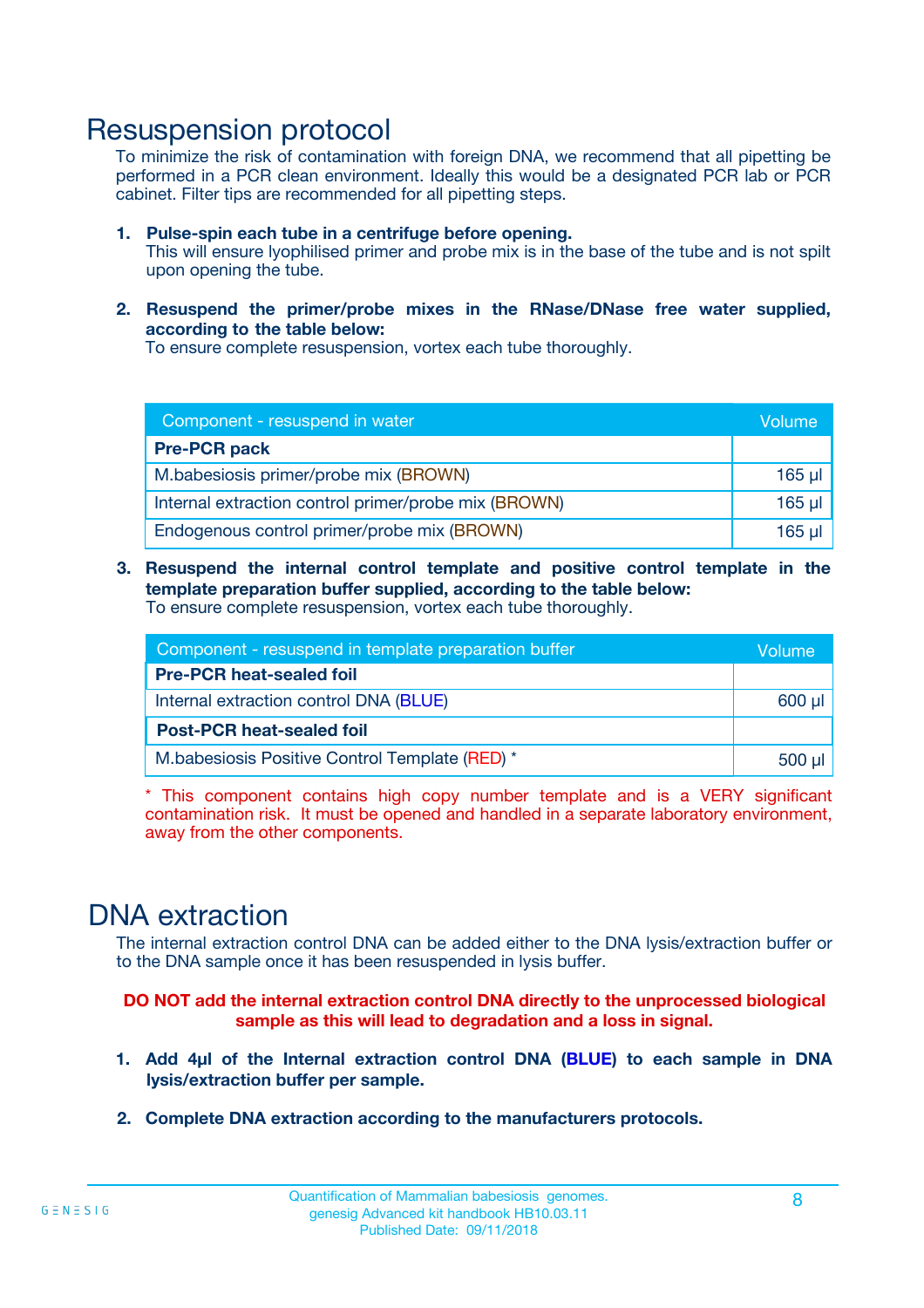## qPCR detection protocol

**1. For each DNA sample prepare a reaction mix according to the table below:** Include sufficient reactions for positive and negative controls.

| Component                                            | Volume   |
|------------------------------------------------------|----------|
| oasig or PrecisionPLUS 2X qPCR Master Mix            | 10 $\mu$ |
| M.babesiosis primer/probe mix (BROWN)                | 1 µI     |
| Internal extraction control primer/probe mix (BROWN) | 1 µl     |
| <b>RNase/DNase free water (WHITE)</b>                | $3 \mu$  |
| <b>Final Volume</b>                                  | 15 µl    |

**2. For each DNA sample prepare an endogenous control reaction according to the table below (Optional):**

**This control reaction will provide useful information regarding the quality of the biological sample.**

| Component                                   | Volume          |
|---------------------------------------------|-----------------|
| oasig or PrecisionPLUS 2X qPCR Master Mix   | $10 \mu$        |
| Endogenous control primer/probe mix (BROWN) | 1 µI            |
| <b>RNase/DNase free water (WHITE)</b>       | 4 µl            |
| <b>Final Volume</b>                         | 15 <sub>µ</sub> |

- **3. Pipette 15µl of each mix into individual wells according to your qPCR experimental plate set up.**
- **4. Prepare sample DNA templates for each of your samples.**
- **5. Pipette 5µl of DNA template into each well, according to your experimental plate set up.**

For negative control wells use 5µl of RNase/DNase free water. The final volume in each well is 20ul.

**6. If a standard curve is included for quantitative analysis, prepare a reaction mix according to the table below:**

| Component                                 | Volume          |
|-------------------------------------------|-----------------|
| oasig or PrecisionPLUS 2X qPCR Master Mix | 10 $\mu$        |
| M.babesiosis primer/probe mix (BROWN)     | 1 µI -          |
| <b>RNase/DNase free water (WHITE)</b>     | $4 \mu$         |
| <b>Final Volume</b>                       | 15 <sub>µ</sub> |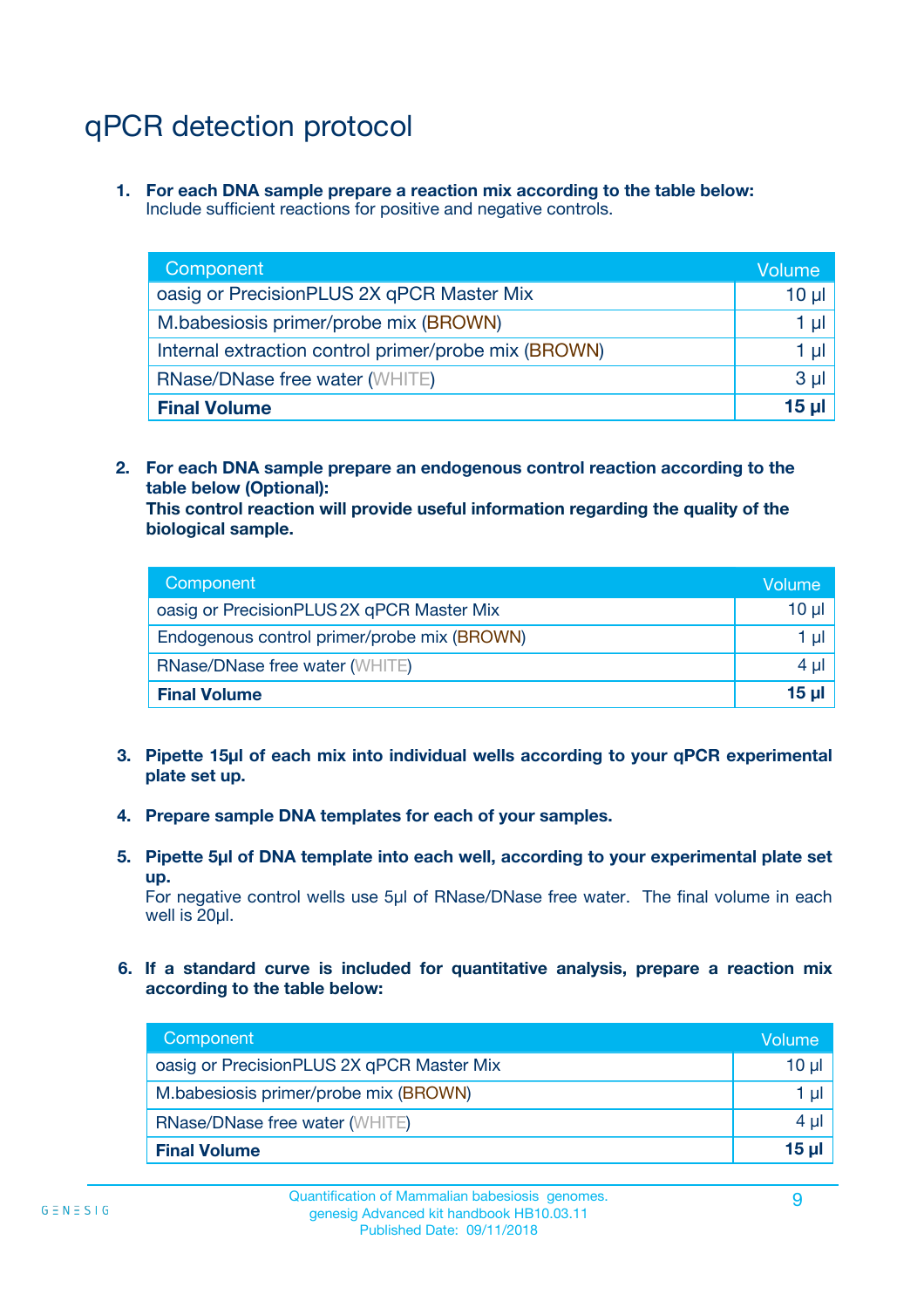#### **7. Preparation of standard curve dilution series.**

- 1) Pipette 90µl of template preparation buffer into 5 tubes and label 2-6
- 2) Pipette 10µl of Positive Control Template (RED) into tube 2
- 3) Vortex thoroughly
- 4) Change pipette tip and pipette 10µl from tube 2 into tube 3
- 5) Vortex thoroughly

Repeat steps 4 and 5 to complete the dilution series

| <b>Standard Curve</b>         | <b>Copy Number</b>     |
|-------------------------------|------------------------|
| Tube 1 Positive control (RED) | $2 \times 10^5$ per µl |
| Tube 2                        | $2 \times 10^4$ per µl |
| Tube 3                        | $2 \times 10^3$ per µl |
| Tube 4                        | $2 \times 10^2$ per µl |
| Tube 5                        | $20$ per $\mu$         |
| Tube 6                        | 2 per µl               |

**8. Pipette 5µl of standard template into each well for the standard curve according to your experimental plate set up.**

#### The final volume in each well is 20µl.

## qPCR amplification protocol

Amplification conditions using oasig or PrecisionPLUS 2X qPCR Master Mix.

|             | <b>Step</b>       | <b>Time</b>     | Temp    |
|-------------|-------------------|-----------------|---------|
|             | Enzyme activation | 2 min           | 95 °C   |
| Cycling x50 | Denaturation      | 10 <sub>s</sub> | 95 $°C$ |
|             | DATA COLLECTION * | 60 s            | 60 °C   |

\* Fluorogenic data should be collected during this step through the FAM and VIC channels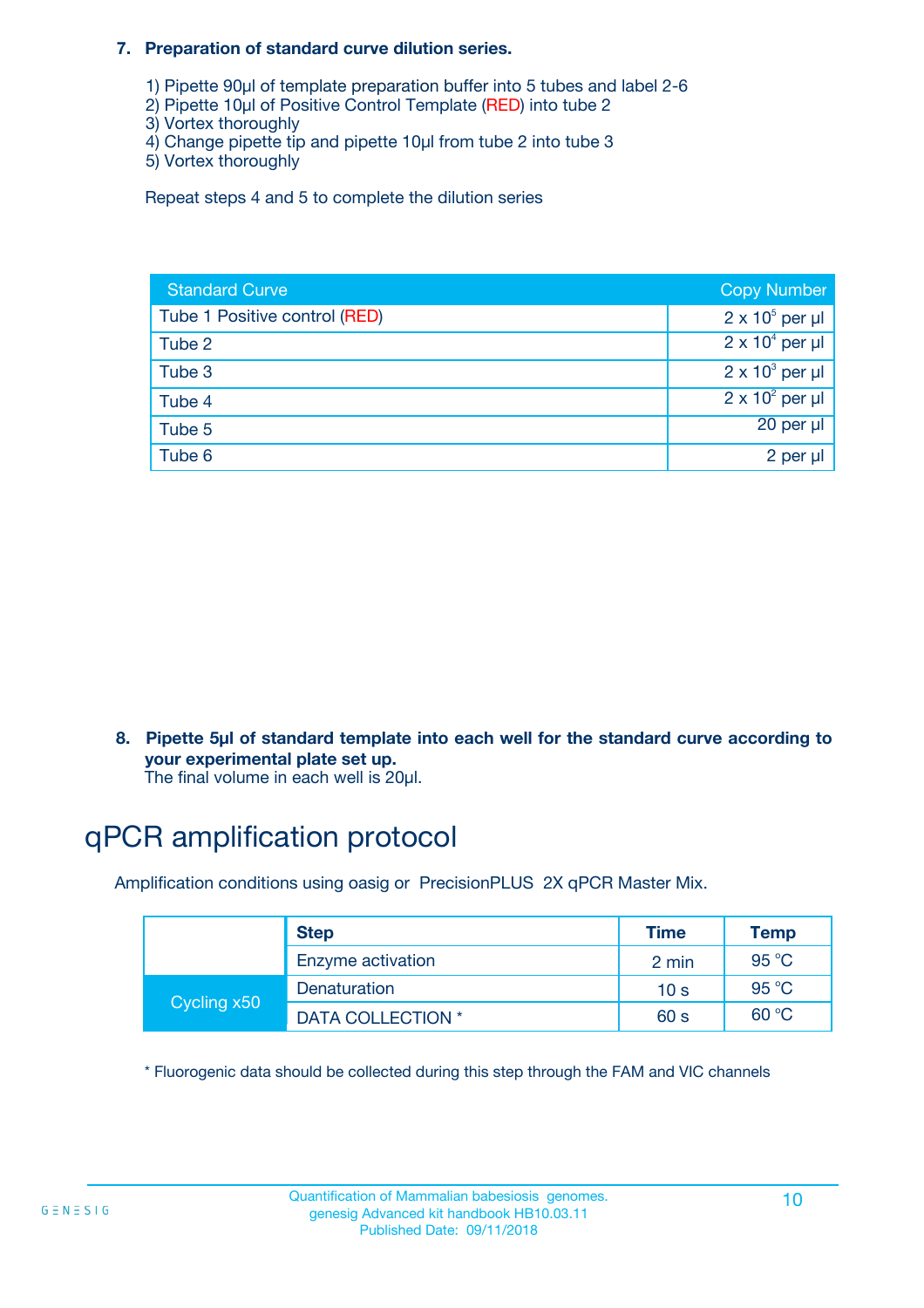# Interpretation of results

| <b>Target</b><br>(FAM) | Internal<br>control<br>(NIC) | <b>Positive</b><br>control | Negative<br>control | Interpretation                                                                                                  |
|------------------------|------------------------------|----------------------------|---------------------|-----------------------------------------------------------------------------------------------------------------|
| $\leq 30$              | $+ 1 -$                      | ÷                          |                     | <b>POSITIVE QUANTITATIVE RESULT</b><br>calculate copy number                                                    |
| > 30                   | ÷                            | ÷                          |                     | <b>POSITIVE QUANTITATIVE RESULT</b><br>calculate copy number                                                    |
| > 30                   |                              | ÷                          |                     | <b>POSITIVE QUALITATIVE RESULT</b><br>do not report copy number as this<br>may be due to poor sample extraction |
|                        | ÷                            | ÷                          |                     | <b>NEGATIVE RESULT</b>                                                                                          |
|                        |                              |                            |                     | <b>EXPERIMENT FAILED</b>                                                                                        |
| $+ 1 -$                | $+ 1 -$                      | ÷                          | $\leq 35$           | due to test contamination                                                                                       |
| $+ 1 -$                | $+ 1 -$                      | ÷                          | > 35                | $\star$                                                                                                         |
|                        |                              | ÷                          |                     | <b>SAMPLE PREPARATION FAILED</b>                                                                                |
|                        |                              |                            |                     | <b>EXPERIMENT FAILED</b>                                                                                        |

Positive control template (**RED**) is expected to amplify between Cq 16 and 23. Failure to satisfy this quality control criterion is a strong indication that the experiment has been compromised.

\*Where the test sample is positive and the negative control is positive with a  $Ca > 35$ , the sample must be reinterpreted based on the relative signal strength of the two results:



If the sample amplifies  $> 5$  Cq earlier than the negative control then the sample should be reinterpreted (via the table above) with the negative control verified as negative.



If the sample amplifies  $< 5$  Cq earlier than the negative control then the positive sample result is invalidated and<br>the result should be determined  $the$  result should be inconclusive due to test contamination. The test for this sample should be repeated.